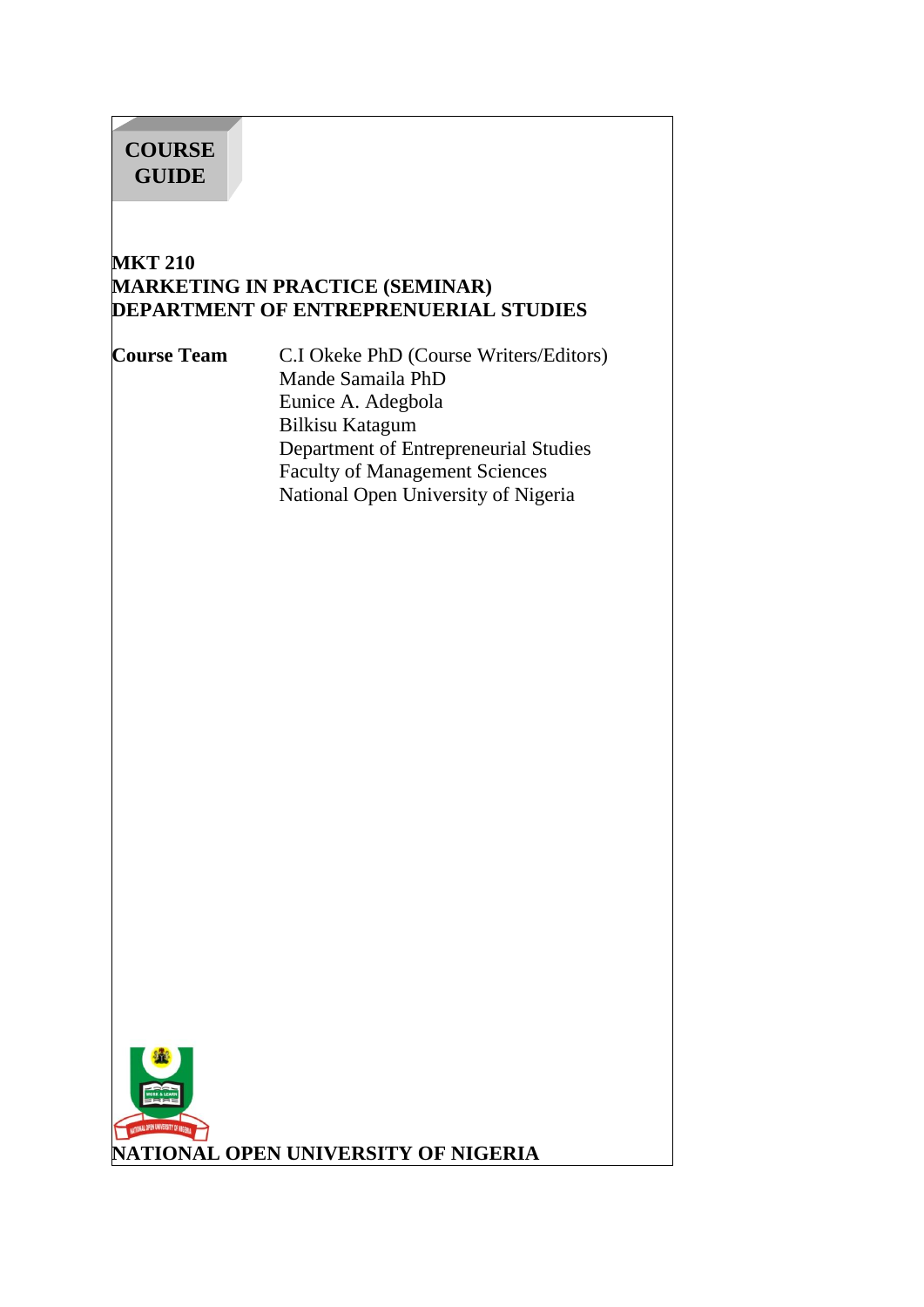#### **Headquarters**

University Village Plot 91, Cadastral Zone, Nnamdi Azikiwe Expressway Jabi, Abuja.

### **Lagos Office**

14/16 Ahmadu Bello Way Victoria Island Lagos. e-mail: [centralinfo@nou.edu.ng](mailto:centralinfo@nou.edu.ng) URL: [www.nou.edu.ng](http://www.nou.edu.ng/)

National Open University of Nigeria

First Printed

ISBN:

All Rights Reserved

Printed by ……………..

For National Open University of Nigeria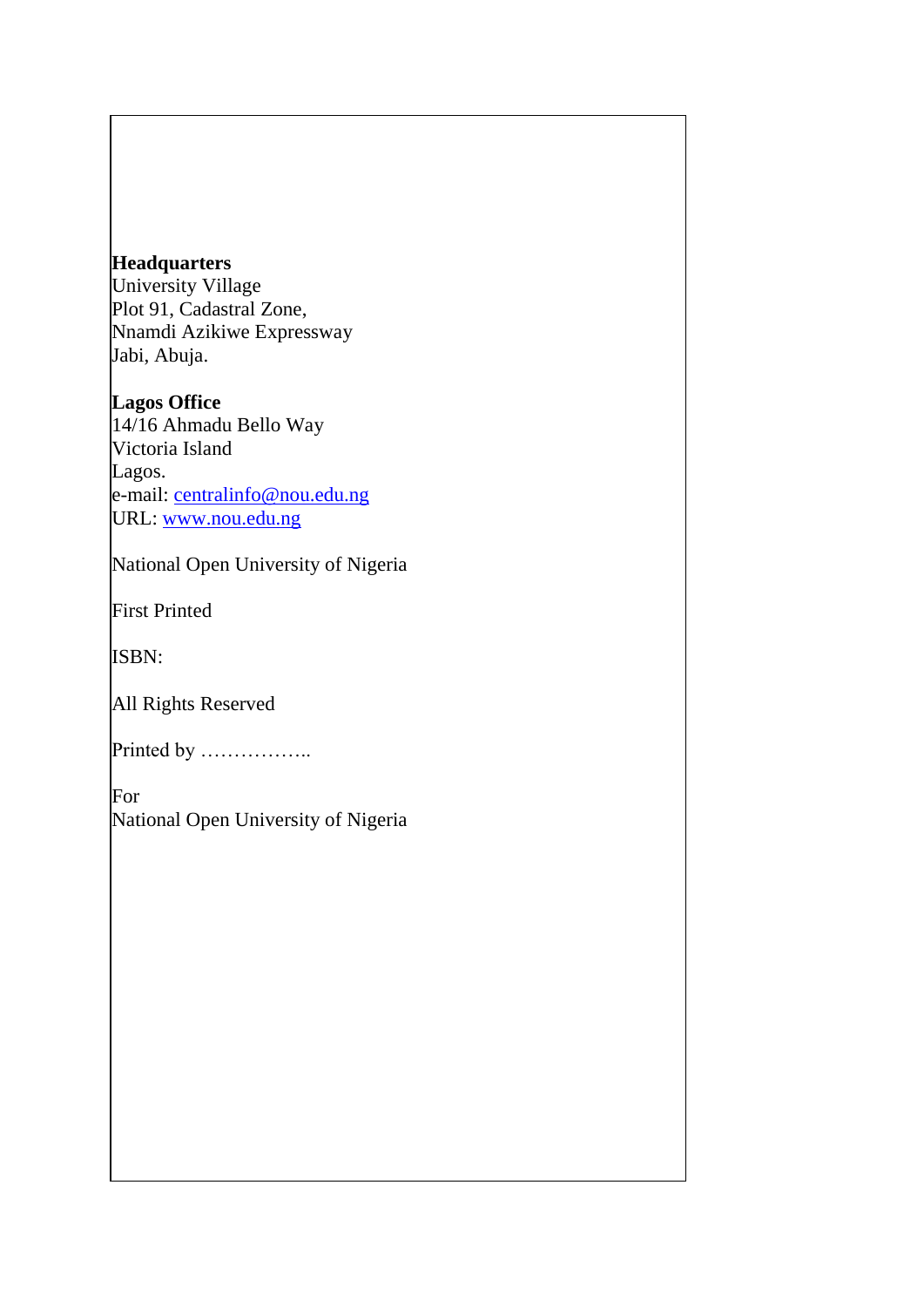## **INTRODUCTION**

Marketing in Practice (MKT210) is a 3 credit unit's course for B.Sc Marketing student. The course provides students with on-the-job experience in one out of the many marketing fields. Students gain practical experience, acquire marketing skills and report knowledge acquired during seminar; which is an independent presentation that is compulsory for all students. Each student will present a paper on the chosen field of Internship exercise. The presentation shall be within the time stipulated by the seminar panel (Academic staff, Programme coordinator and Facilitators). Students' assessment will be based on the demonstrated knowledge of the topic in relation to the relevant branch of Marketing, comportment and communication skills. The seminar presentation will be conducted in a conducive environment.

### **OBJECTIVES**

The objectives of the Course are to:

- familiarize the students with basic and contemporary issues in marketing.
- address practical issues and problem areas in the marketing of businesses, products (goods and services).
- develop the analytical skills of students in marketing research and field surveys.
- develop the confidence of students in public presentations.
- develop the written and project reporting skills of students.
- develop competence in statistical analyses of data.
- develop skills in writing academic papers.

#### **SEMINAR PAPER OUTLINE**

Students are expected to cover the following areas chronologically:

- 1. Introduction
	- a. General overview
	- b. Problem definition/research questions and study objectives
- 2. Literature review on the topic.
- 3. Research Methodology Study location, Data and sampling procedure/Analytical techniques.
- 4. Results and Discussion
- 5. Conclusion and Recommendations.
- 6. References.

#### **AREAS FROM WHICH STUDENTS CAN CHOOSE A TOPIC**

These are the areas in which student can generate their presentation topic from:

**1. Branches of marketing:** [Direct marketing, Multi-level marketing,](http://en.wikipedia.org/wiki/Direct_marketing) [Services](http://en.wikipedia.org/wiki/Services_marketing)  [marketing.](http://en.wikipedia.org/wiki/Services_marketing)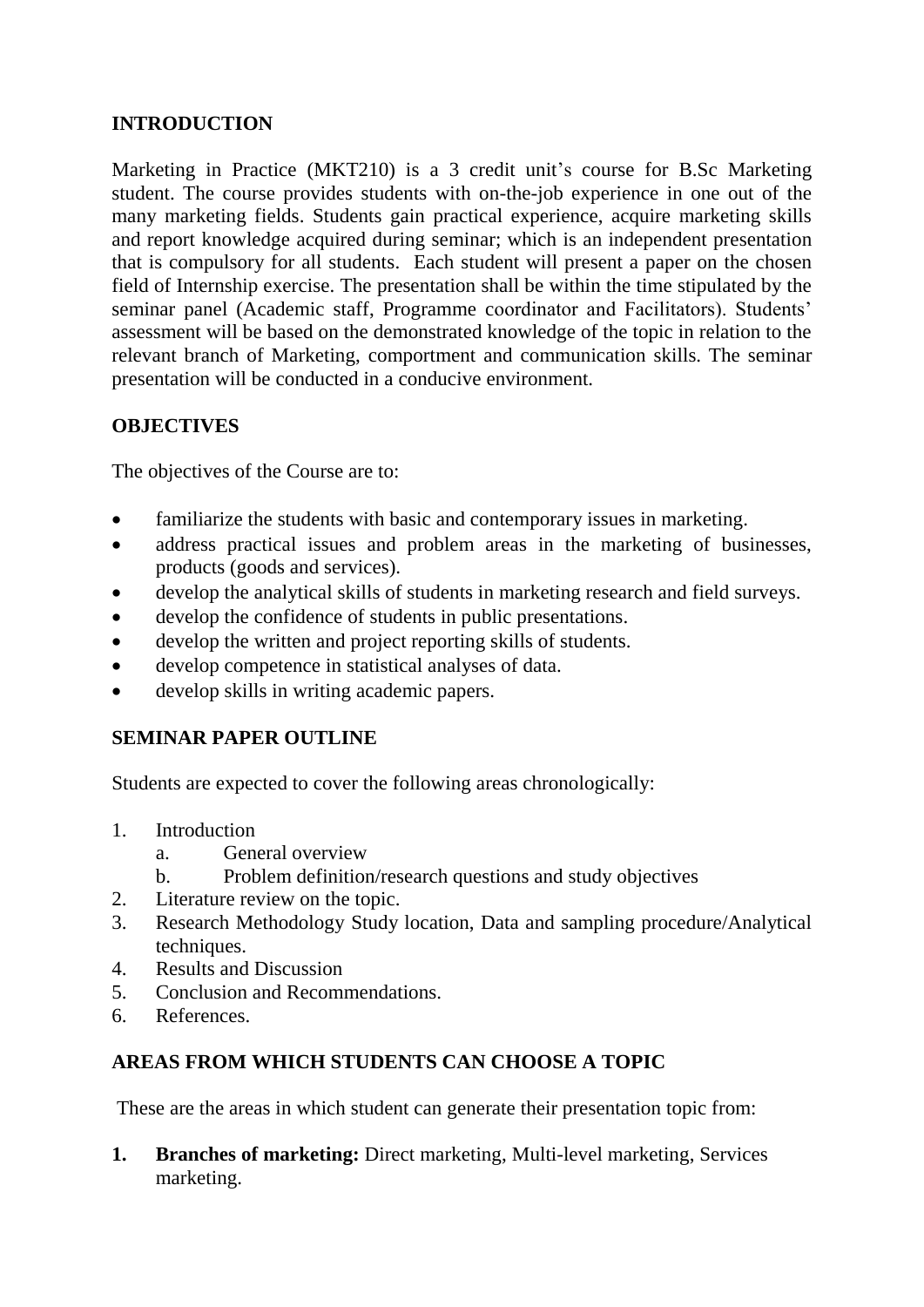- **2. Sub disciplines & components of marketing:** [Consumer behaviour,](http://en.wikipedia.org/wiki/Consumer_behavior)  [Distribution, Marketing](http://en.wikipedia.org/wiki/Distribution_%28business%29) [management, Marketing research,](http://en.wikipedia.org/wiki/Marketing_management) [Marketing strategy,](http://en.wikipedia.org/wiki/Marketing_strategy)  [Pricing, Product management,](http://en.wikipedia.org/wiki/Pricing) [Promotion](http://en.wikipedia.org/wiki/Promotion_%28marketing%29) [\(marketing\).](http://en.wikipedia.org/wiki/Promotion_%28marketing%29)
- **3**. **Marketing paradigms:** [Relationship marketing, Network marketing,](http://en.wikipedia.org/wiki/Relationship_marketing)  [Diversity marketing,](http://en.wikipedia.org/wiki/Diversity_marketing) [Evangelism marketing, Consumer Culture Theory](http://en.wikipedia.org/wiki/Evangelism_marketing)  [\(CCT\).](http://en.wikipedia.org/wiki/Consumer_Culture_Theory_%28CCT%29)
- **4. Customer experience management (CEM):** [Brand experience, Customer](http://en.wikipedia.org/w/index.php?title=Brand_experience&action=edit&redlink=1)  [interface, CEM](http://en.wikipedia.org/w/index.php?title=Customer_interface&action=edit&redlink=1) [integration, CEM organization,](http://en.wikipedia.org/wiki/CEM_integration) [Experiential innovation,](http://en.wikipedia.org/w/index.php?title=Experiential_innovation&action=edit&redlink=1)  [Experiential marketing, Experiential](http://en.wikipedia.org/wiki/Experiential_marketing) [platform, Experiential world.](http://en.wikipedia.org/w/index.php?title=Experiential_platform&action=edit&redlink=1)
- **5. Marketing strategies:** [Market dominance strategies, P](http://en.wikipedia.org/wiki/Market_dominance_strategies)orter [generic](http://en.wikipedia.org/wiki/Market_dominance_strategies)  [strategies, Mass](http://en.wikipedia.org/wiki/Porter_generic_strategies) [customization, Vendor lock-in,](http://en.wikipedia.org/wiki/Mass_customization) [Scenario planning.](http://en.wikipedia.org/wiki/Scenario_planning)
- **6. [Growth strategies a](http://en.wikipedia.org/w/index.php?title=Growth_strategies_%28business%29&action=edit&redlink=1)nd [Growth Platforms:](http://en.wikipedia.org/wiki/Growth_Platforms)** [Aggressiveness](http://en.wikipedia.org/wiki/Growth_Platforms)  [strategies, Horizontal](http://en.wikipedia.org/wiki/Aggressiveness_strategies_%28business%29) [integration, Innovation,](http://en.wikipedia.org/wiki/Horizontal_integration) [Innovation strategies,](http://en.wikipedia.org/w/index.php?title=Innovation_strategies_%28business%29&action=edit&redlink=1)  [Profit impact on marketing strategy,](http://en.wikipedia.org/wiki/Profit_impact_on_marketing_strategy) [Vertical integration.](http://en.wikipedia.org/wiki/Vertical_integration)
- **7. Marketing warfare strategies:** [Defensive marketing warfare](http://en.wikipedia.org/w/index.php?title=Defensive_marketing_warfare_strategies&action=edit&redlink=1)  [strategies,](http://en.wikipedia.org/w/index.php?title=Defensive_marketing_warfare_strategies&action=edit&redlink=1) [Flanking](http://en.wikipedia.org/w/index.php?title=Flanking_marketing_warfare_strategies&action=edit&redlink=1) [marketing warfare strategies, Guerrilla marketing](http://en.wikipedia.org/w/index.php?title=Flanking_marketing_warfare_strategies&action=edit&redlink=1)  [warfare strategies, Guerrilla marketing,](http://en.wikipedia.org/wiki/Guerrilla_marketing_warfare_strategies) [Offensive marketing warfare](http://en.wikipedia.org/w/index.php?title=Offensive_marketing_warfare_strategies&action=edit&redlink=1)  [strategies.](http://en.wikipedia.org/w/index.php?title=Offensive_marketing_warfare_strategies&action=edit&redlink=1)

## **PREPARATION AND PRESENTATION OF A SEMINAR PAPER**

- 1. Determine your seminar's time limit
- Allow 1/4 of that time for questions
- The remaining time is available for your talk
- 2. Determine your audience
- Interests
- Level of understanding
- 3. Pick your major topics
- Estimate the time needed for each
- Make sure these times don't exceed your 3/4 total allotment
- Add or remove topics as needed to meet that time constraint
- Make sure all the topics are in a logical order.
- 4. For each major topic, choose the subtopics
- Estimate the time needed for each subtopic
- Make sure these times don't exceed your 3/4 total allotment
- Add or remove subtopics as needed to meet that time constraint
- Make sure each subtopic is in the appropriate topic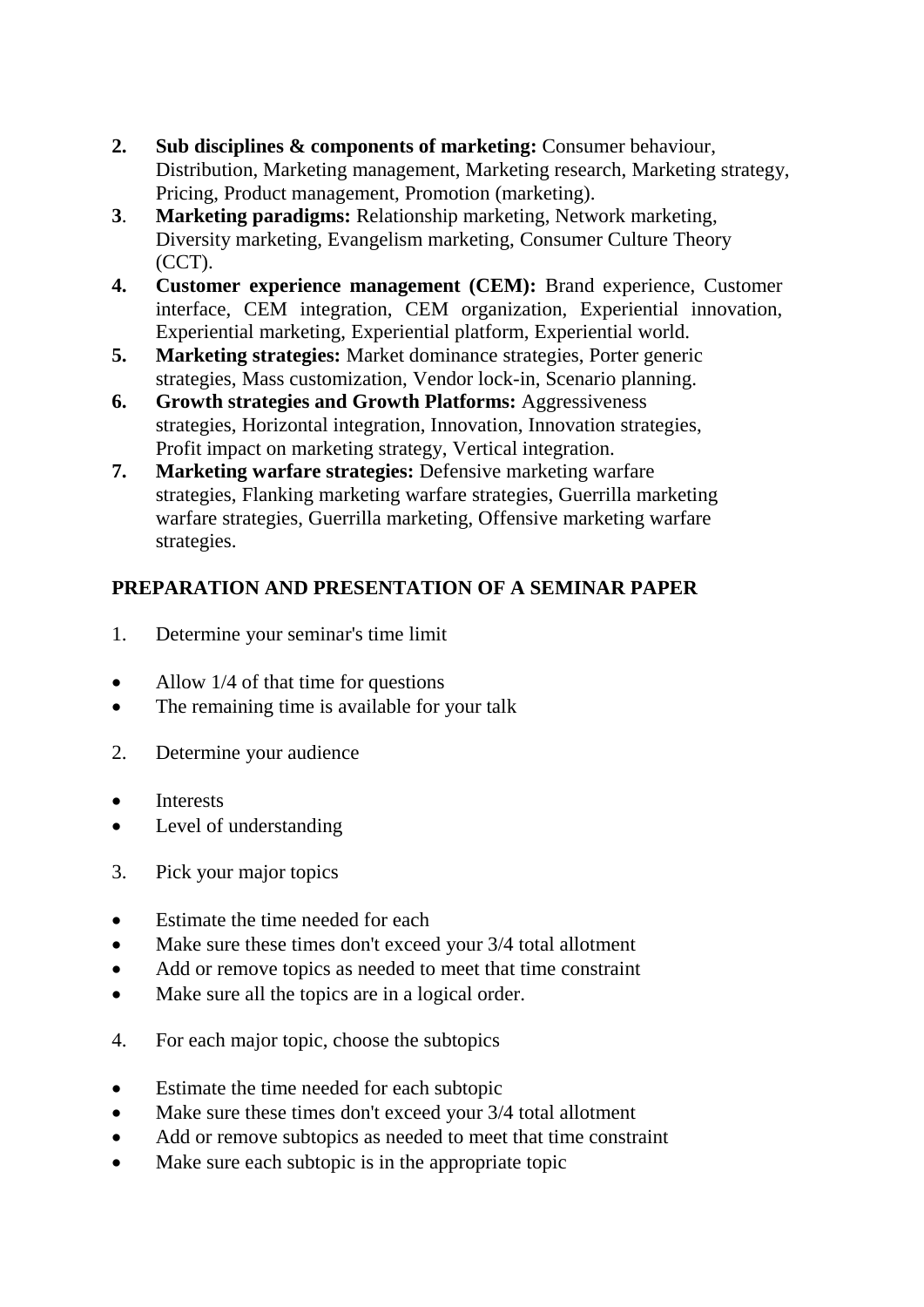- Make sure all the subtopics within each topic are presented in a logical order.
- 5. Determine which points you want to make
- Each point is a SINGLE idea or example
- Make sure each point is relevant to your audience
- For each point, pick the best subtopic
- Once all your points have been placed in subtopics, rearrange the points
- within each subtopic into logical order
- If you find any gaps as a result of this reordering, add the appropriate points
- If you find any orphaned points, eliminate them.
- 6. Group the points within each subtopic into closely related groups that make a single argument, i.e. paragraphs.
- Associate each of these paragraphs with the image or object you'll use to support it
- You'll show this image or object while you're presenting the paragraph's argument.
- 7. Allow just enough time to present each paragraph.
- 8. Recheck to see that you'll finish within your time limit.

The seminar presentation will normally take place at the end of the first semester examination or any other convenient time as agreed by the Study Centre Coordinator. Each student will present a report of his/her research case study project work in the presence of facilitators and at least a resident academic staff in the centre. Each student is allowed a presentation time of 10 minutes and a question and answer time of 30 minutes maximum. It is assumed that questions posed should test the students' understanding of the research aim and his/her ability to independently conduct the research. Each student must be able to relate the research questions to the objectives and analytical methods.

It is recommended that the presentation shall be done in Microsoft Power Point where the facility exits. The printout of the slides presentation should be submitted at least a day to the defence. Students are expected to arrange for all materials needed (generators, projectors, screen and laptop).